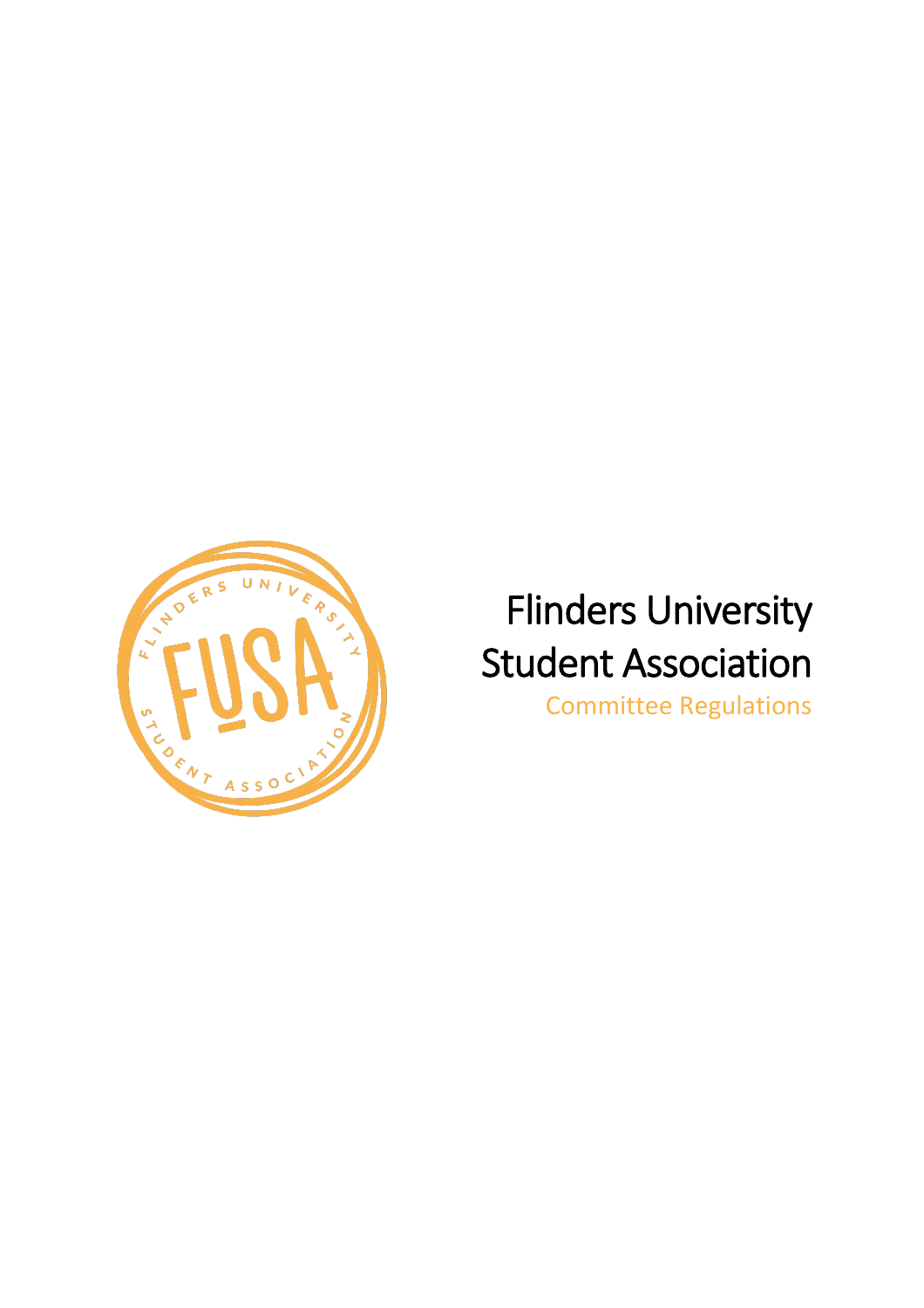

# **Table of Contents**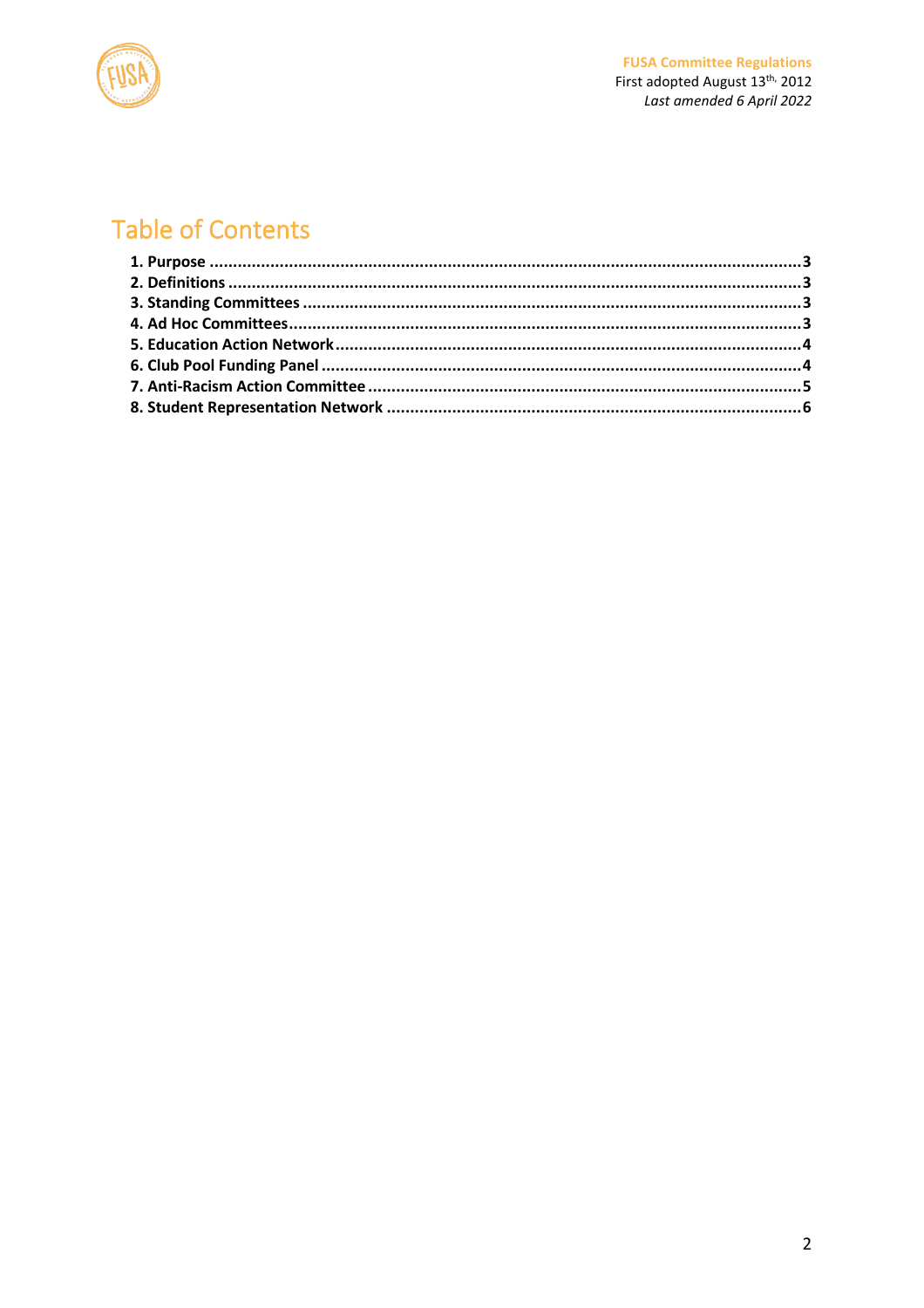

## <span id="page-2-0"></span>1. Purpose

Student Council has established the Regulations contained herein to outline the roles, duties and composition of Standing Committees. These Regulations also provide guidance to the establishment of other Standing or Ad Hoc Committees, as outlined in section 13 of the FUSA Constitution.

# <span id="page-2-1"></span>2. Definitions

- 2.1 Unless otherwise defined in these Regulations, the definitions outlined in section 1 of the FUSA Constitution shall apply to these Regulations.
- 2.2 In these Regulations:

'**Affiliated Clubs**' refers to Clubs that have been registered and affiliated with the Flinders University Student Association under FUSA Clubs, Collectives and Academic Associations Regulations;

'**Constitution**' refers to the Flinders University Student Association as approved by University Council;

# <span id="page-2-2"></span>3. Standing Committees

- 3.1 Standing Committees are permanent committees established to inquire into and report upon any matters referred to them or to support Student Council in the furtherance of the functions and purpose of the Association.
- 3.2 Standing Committees shall be subject to the FUSA Standing Orders where applicable.
- 3.3 The Standing Committees of the Association are;
	- a) the Education Action Network;
	- b) the Club Pool Funding Panel;
	- c) the Anti-Racism Action Committee; and
	- d) the Student Representation Network.

# <span id="page-2-3"></span>4. Ad Hoc Committees

4.1 Ad Hoc Committees serve as temporary committees to inquire into and report upon any matters referred to them and to support the Association in fulfilling its functions and purpose by recommending resolutions to Student Council.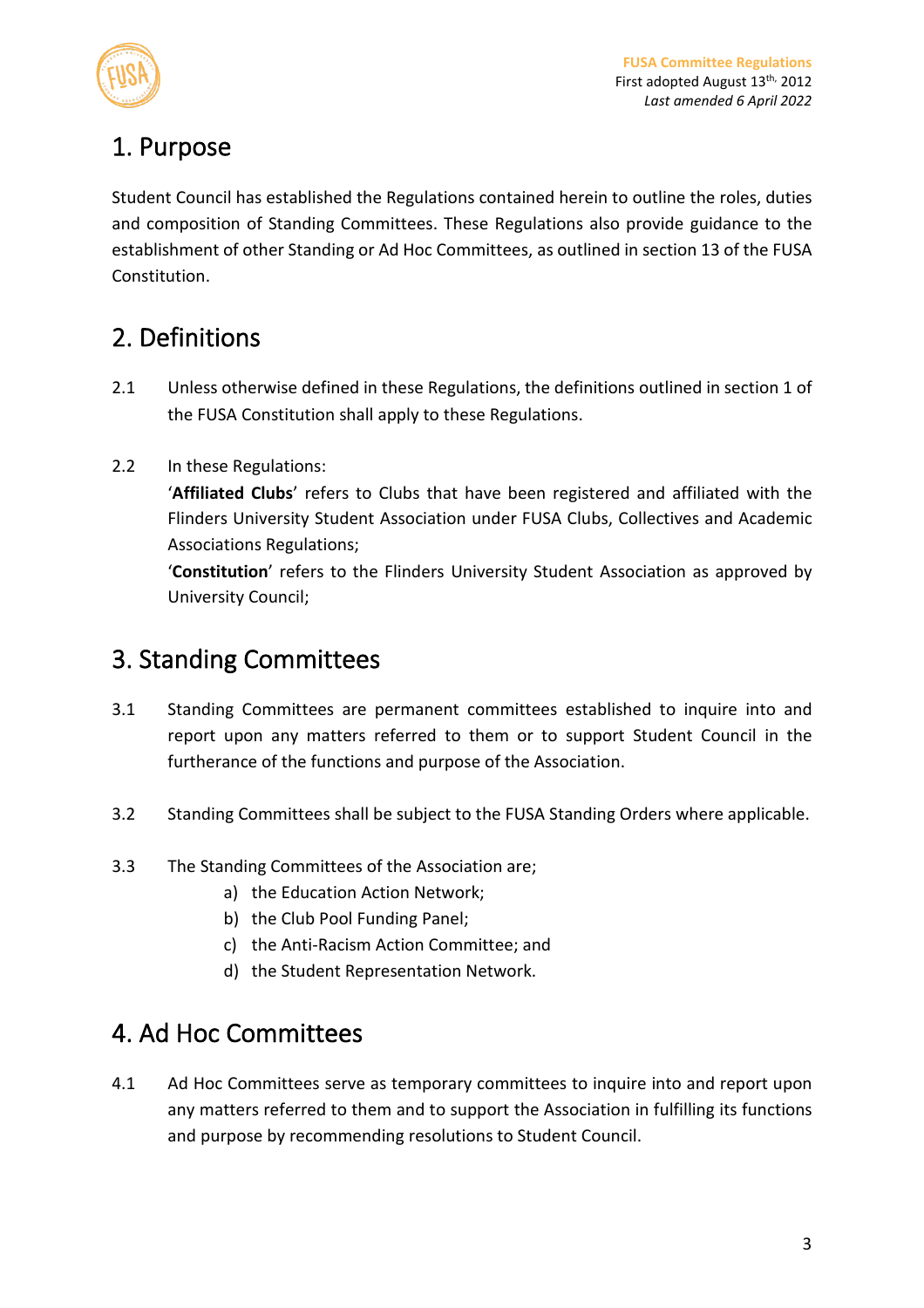

- 4.2 Ad Hoc Committees shall be subject to the FUSA Standing Orders where applicable.
- 4.3 Student Council may establish Ad Hoc Committees as it considers appropriate as per clause 13.1 of the Constitution by a resolution including purpose, composition and quorum of the committee.

## <span id="page-3-0"></span>5. Education Action Network

- 5.1 The Education Action Network shall provide advice to the Association on matters and issues regarding National Union of Students (NUS) campaigns and NUS State Branch or education related group meetings, University policy, and Higher Education Legislation.
- 5.2 The voting members of the Education Action Network must consist of at least;
	- a) the Student President;
	- b) the Education Officer (Chair); and
	- c) any other student(s) willing to support the objectives of the committee as outlined in clause 5.1 of these Regulations.
- 5.3 Quorum for a meeting of the Education Action Network is five (5) voting members.

#### <span id="page-3-1"></span>6. Club Pool Funding Panel

- 6.1 The Club Pool Funding Panel shall consider applications from clubs affiliated to FUSA at the Financial, Collective or Academic Association levels, as outlined in the FUSA Club Finance and Funding Guidelines.
- 6.2 The voting members of the Club Pool Funding Panel shall consist of at least;
	- a) the General Secretary (Chair);
	- b) the Social Activities Officer;
	- c) a staff member nominated by the Manager, Student Engagement
	- d) a member of Student Council; and
	- e) any other student(s) Student Council deems necessary to fulfil the purpose of the committee as outlined in clause 6.1 of these Regulations.
- 6.3 Quorum for a meeting of the Club Pool Funding Panel is three (3) voting members.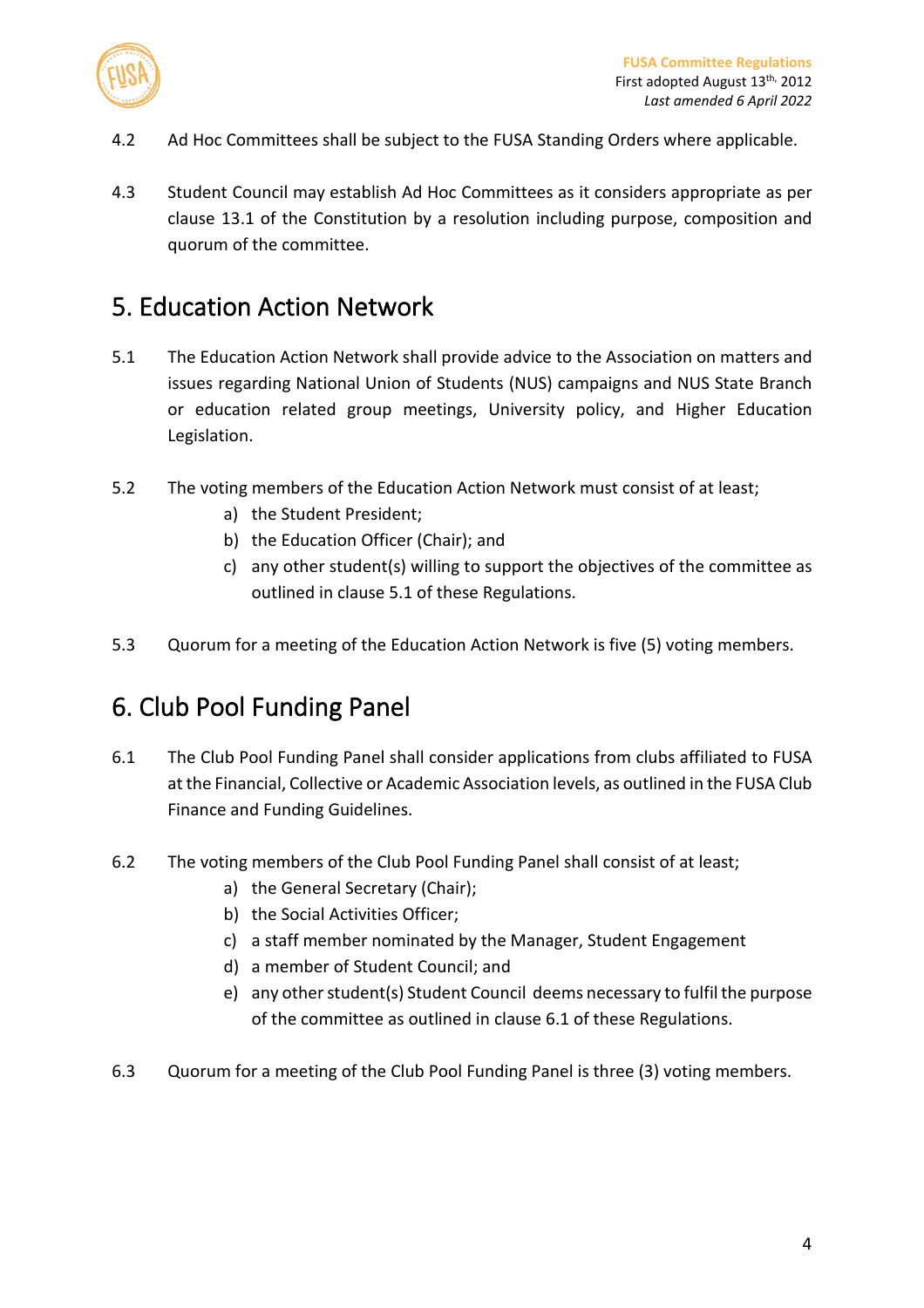

#### <span id="page-4-0"></span>7. Anti-Racism Action Committee

- 7.1. The Anti-Racism Action Committee is a forum forstudents who are Bla(c)k, Indigenous and/or People of Colour (BIPOC) to autonomously organize against racism. The Anti-Racism Action Committee:
	- a) Is an autonomous space for BIPOC students to come together, discuss, and collectively organise
	- b) Provides advice to Student Council on anti-racism strategies and proposals for FUSA and the University community;
	- c) Develops an anti-racism campaign on behalf of Student Council;
	- d) Undertakes activities referred to the Committee by Student Council.
- 7.2. BIPOC means Bla(c)k, Indigenous and/or People of Colour. BIPOC students are students of the global majority who are marginalised and minoritized by the mainstream Anglo Celtic culture of Australia. BIPOC refers to all students who selfidentify as a member of one or more of these groups. This definition includes, but is not strictly limited to: mixed-race or multi-racial people, people who are white-passing (i.e. are perceived to be white due to skin colour and other identifying features), and Aboriginal and/or Torres Strait Islander.
- 7.3 The voting members of the Anti-Racism Action Committee are:
	- a) Members of Student Council who identify as BIPOC
	- b) The delegate of any collective organized for BIPOC students
	- c) Any other BIPOC students willing to support the objectives of the Committee outlined in clause 7.1 of these Regulations.
- 7.4 Quorum for a meeting of the Anti-Racism Action Committee is five (5) members.
- 7.5 There shall be a Chair of the Anti-Racism Action Committee. The Chair:
	- a) is responsible for convening and chairing meetings of the Committee, overseeing actions of the Committee, and reporting on the actions of the Committee to Student Council.
	- b) will be a Student Council member who is eligible to be a voting member of the Committee.
	- c) is elected by the voting members of the Committee at the first meeting held in Semester 1.
- 7.6 In addition to the Chair, the Committee may establish, modify, or disestablish roles as it considers appropriate.
- 7.7 All positions in the Committee can be job-share, if deemed appropriate by the Committee (i.e. Co-Chairs, Co-Organisers, etc).